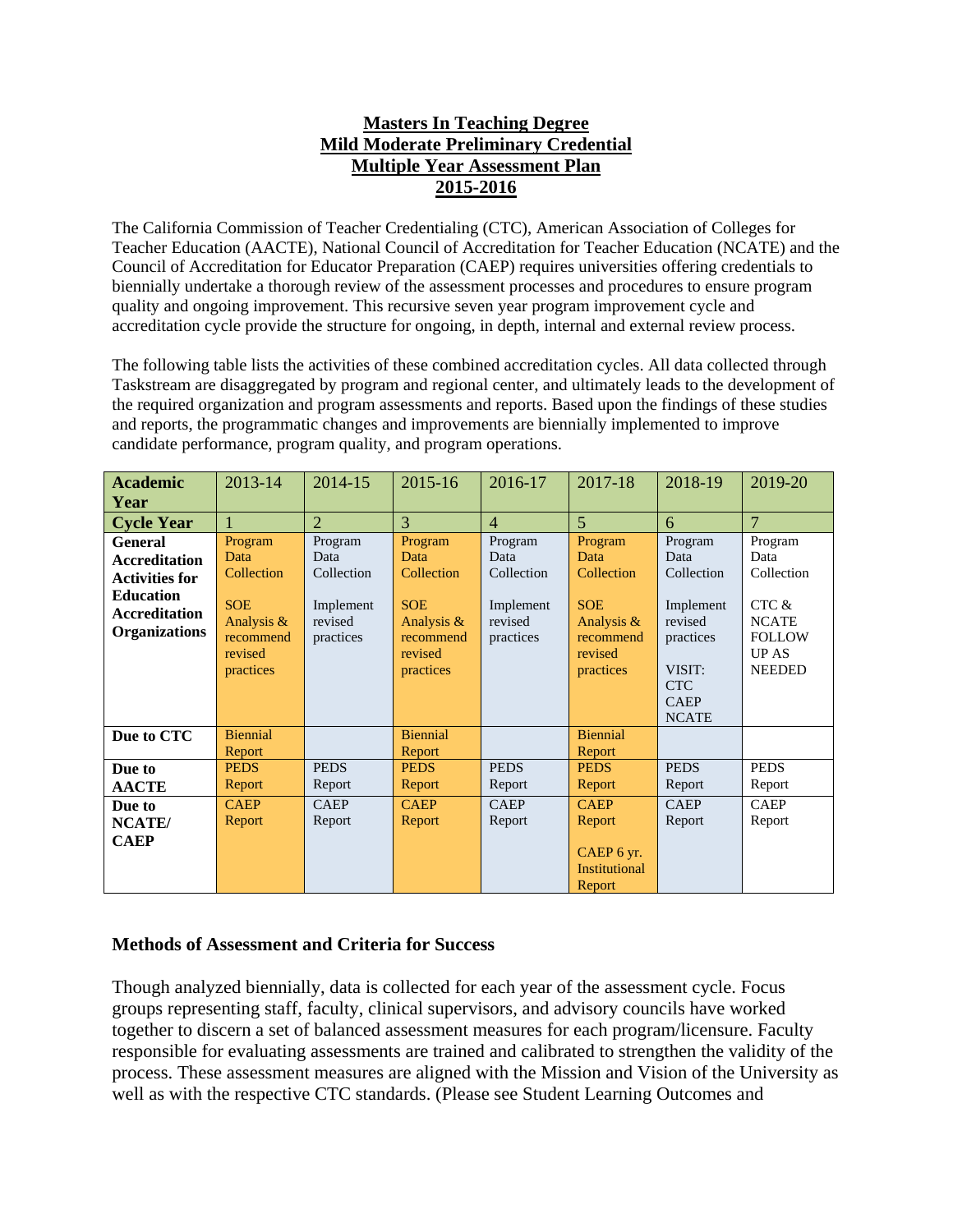Curriculum Maps for this alignment.) Using Taskstream as the primary data management system, the program collects ongoing data from these assessments to gauge candidates' progress throughout their course of study and ensure CTC program standards are met.

Each direct signature assessment is evaluated using a four point rubric. The direct assessments for this program and supporting rubrics are listed below. All candidates are expected to be at the "proficient level of performance with a score of "3" or above in each rubric criterion.

## **Direct Measures:**

| <b>Evaluation Instruments for the</b><br><b>Credential</b>                                                         | <b>Description</b>                                                                                                                                                                                                                                                                                                                                                                                            | <b>Standards Assessed</b>                                               |
|--------------------------------------------------------------------------------------------------------------------|---------------------------------------------------------------------------------------------------------------------------------------------------------------------------------------------------------------------------------------------------------------------------------------------------------------------------------------------------------------------------------------------------------------|-------------------------------------------------------------------------|
| <b>EDU 600 Foundations of Education</b><br>and Learning Theory Signature<br><b>Assessment</b>                      | <b>Candidates respond to broad</b><br>questions during an in-class<br>reflection. This reflection includes<br>knowledge gained throughout the<br>course.                                                                                                                                                                                                                                                      | CTC program standards 8A, 5, 6, 3,<br>4, 13<br>PLO <sub>1</sub>         |
| <b>EDU 610 Methods of Teaching</b><br><b>Reading and Writing Signature</b><br>Assessment                           | <b>Candidates respond to broad</b><br>questions during an in-class<br>reflection. This reflection includes<br>knowledge gained throughout the<br>course.                                                                                                                                                                                                                                                      | CTC program standards 7A, 10, 16<br><b>PLO 1,2</b>                      |
| <b>EDU 650 Assessment Procedures</b><br>and Services for Students with<br><b>Disabilities Signature Assessment</b> | Students respond to a series of<br>writing prompts designed to<br>demonstrate their understanding<br>of the course learning outcomes.<br>For this course, that is: application<br>and use of assessment procedures<br>and services as they relate to<br>students with disabilities in the<br>identification of the disability and<br>in the development of the<br>individual education plans for<br>students. | CTC program standards 4, 5, 8, 10;<br>M/M 1, 2, 4, 6<br><b>PLOs 1,2</b> |
| <b>EDU 652 Instructional</b><br><b>Collaboration Project for Co-</b><br><b>Teaching Signature Assessment</b>       | Candidates prepare a co-teaching<br>lesson plan to delineate the role of<br>a special education teacher, DIS,<br>and paraeducator in collaboration                                                                                                                                                                                                                                                            | CTC program standards 10, 12, 16,<br>22, 23                             |